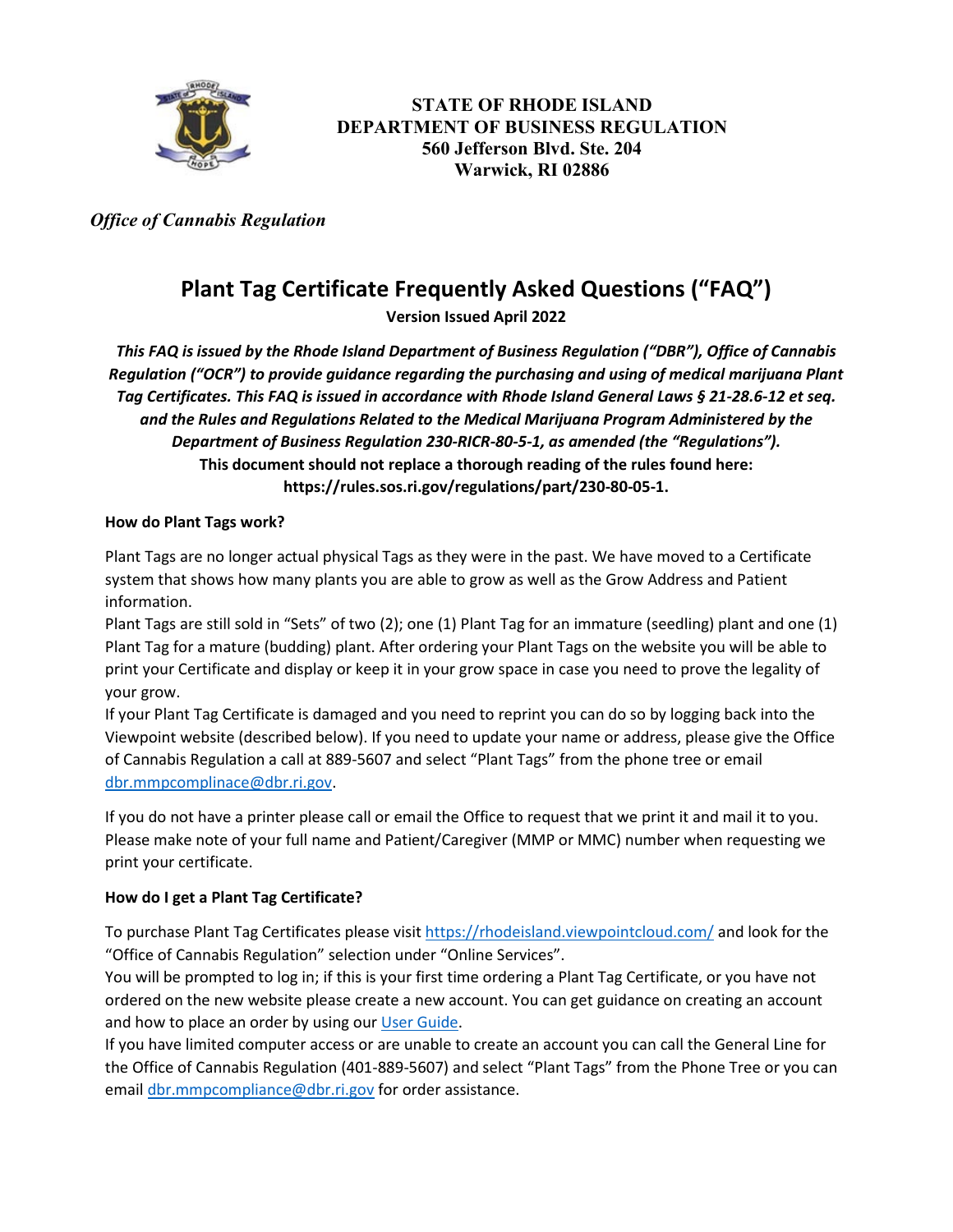# **Do I need a Plant Tag Certificate?**

If you are planning on growing Medical Marijuana plants, you must register your grow location by purchasing a Plant Tag Certificate. Any grow location that does not have a Plant Tag Certificate associated with it is considered non-compliant and may result in criminal and civil penalties including, but not limited to, forfeiture of untagged plants, loss of eligibility to obtain A Plant Tag Certificate, and/or administrative fines.

## **When should I get plant a Plant Tag Certificate?**

A Plant Tag Certificate should be purchased only once you are sure you are going to grow medicine for yourself, and you have prepared for this plan. You cannot compliantly have plants prior to obtaining a Plant Tag Certificate.

If you are unsure when you should order your Plant Tags call the General Line for the Office of Cannabis Regulation (401-889-5607) and select "Plant Tags" from the Phone Tree or you can email [dbr.mmpcompliance@dbr.ri.gov](mailto:dbr.mmpcompliance@dbr.ri.gov) for order assistance.

### **How much does A Plant Tag Certificate cost?**

Plant Tag Certificates are \$25 per Tag Set and valid for one (1) year from date of purchase. You may purchase up to twelve (12) Tag Sets per year as a Patient. Reduced Registration Patients who have been qualified as such by the Dept. of Health will have the \$25/Tag Set cost waived.

#### **How many plants can I have?**

A Patient can purchase up to twelve (12) Sets of Tags per year. They do not all have to be purchased at the same time, but you cannot exceed twelve (12) Sets in a given timeframe.

A person that is a Caregiver and a Patient can order up to twelve (12) Tag Sets for themself and an additional twelve (12) Tag Sets for the Caregiver's Patient(s).

If you are not growing for yourself but are a Caregiver for multiple Patients, you can order up to twentyfour (24) Tag Sets spread out among your patients.

# **I want to Grow for myself, can I also have a Caregiver?**

Anyone growing for themselves cannot concurrently appoint a Caregiver to grow for them. If you need someone to go to a Compassion Center on your behalf, you may want to appoint an Authorized Purchaser to do so. Please contact, RIDOH to learn more about this process.

If, after growing for yourself you decide that you would like to appoint a Caregiver to grow for you, you must cease your own grow and contact RIDOH in order to go through the process of appointing a Caregiver.

# **I'm on Disability or Medicaid, is my Plant Tag Certificate free?**

If you are considered a Reduced Registration Patient (*i.e.*, individuals with a disability status or otherwise qualified pursuant to § 1.12(F)(2) of the Regulations), there is no cost for the Plant Tags. You MUST have provided an award letter and any supplemental documentation to the Department of Health, and you MUST be in their system as a Reduced Registration patient at the time you order your Plant Tag Certificate for the Administrative cost to be waived.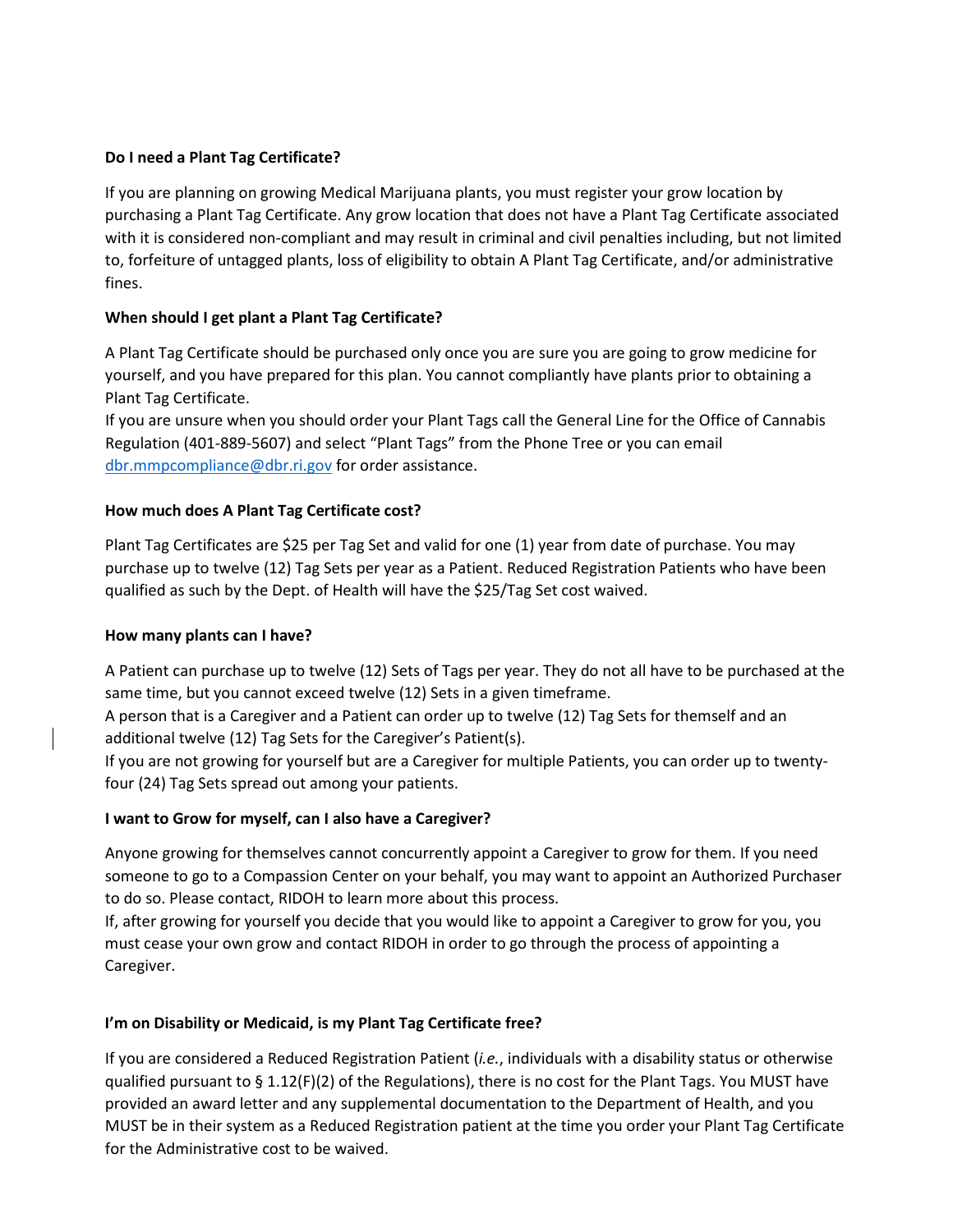If you are a Reduced Registration Caregiver, the waived fee for Plant Tag Certificates is determined by the Patient's status. If your Patient is not a Reduced Registration Patient, you will be charged full cost for the Plant Tag Certificate. You should discuss with your Patient who will cover the cost of the Plant Tags.

## **Where do I get plants?**

Compassion Centers are only permitted to sell designated medical marijuana products. Immature plants and mature plants do not fall under this definition. Patient advocacy groups, such as RIPAC (RI Patient Advocacy Coalition) can be a great resource for those new to the program.

For more information on RIPAC call the General Line for the Office of Cannabis Regulation (401-889-5607) and select "Plant Tags" from the Phone Tree or you can emai[l dbr.mmpcompliance@dbr.ri.gov](mailto:dbr.mmpcompliance@dbr.ri.gov)

### **How do I renew my Plant Tag Certificate?**

1-2 business days prior to your Tags expiring please log into the Tags website and place an order for your renewal tags. After the review you will be prompted via email to either pay and complete your order or, if a reduced registration patient, you will be notified your certificate is ready. Your new tags will become effective as soon as you pay for them. If you have not placed an order on the [new website,](https://rhodeisland.viewpointcloud.com/) you will have to create a new account as it is wholly separate from the old website and your old password will not be recognized.

# **I'm moving my grow location. How do I update my Plant Tag Certificate?**

To update your grow location please call the General Line for the Office of Cannabis Regulation (401-889- 5607) and select "Plant Tags" from the Phone Tree or you can emai[l dbr.mmpcompliance@dbr.ri.gov.](mailto:dbr.mmpcompliance@dbr.ri.gov) We will update your certificate with the new information and you will be able to see your new Certificate in your account.

#### **Requirements for Grow spaces.**

Pursuant to  $\S 1.12(D)(7)(a)-(e)$  of the Regulations, grow spaces must be "secure indoor structures" within 4 secure walls under a solid roof equipped with locks and appropriate security devices.

Outdoor grows, including greenhouses, are prohibited in Rhode Island.

Marijuana or growing equipment must not be visible to the public and any windows in the grow spaces must be covered.

It is required that you take efforts to minimize the smell. If there is an odor complaint, we will notify you and require you to obtain odor mitigation systems; administrative penalties such as fines or Plant Tag Certificate revocation may result from failure to abide by these minimum requirements.

If you must make upgrades to your electrical system or other building upgrades, you must obtain all required building permits as required by your city or town and or the state code. This may include checking with the local or state fire marshal.

For more information on grow location requirements call the General Line for the Office of Cannabis Regulation (401-889-5607) and select "Plant Tags" from the Phone Tree or you can email [dbr.mmpcompliance@dbr.ri.gov](mailto:dbr.mmpcompliance@dbr.ri.gov)

# **Can I grow with someone else?**

Pursuant to § 1.12(E)(5) of the Regulations, all Tagholders must grow at a separate address from each other, with the exception of two household members (Ex. spouses or roommates) who may grow together if the grow location is their primary residence.